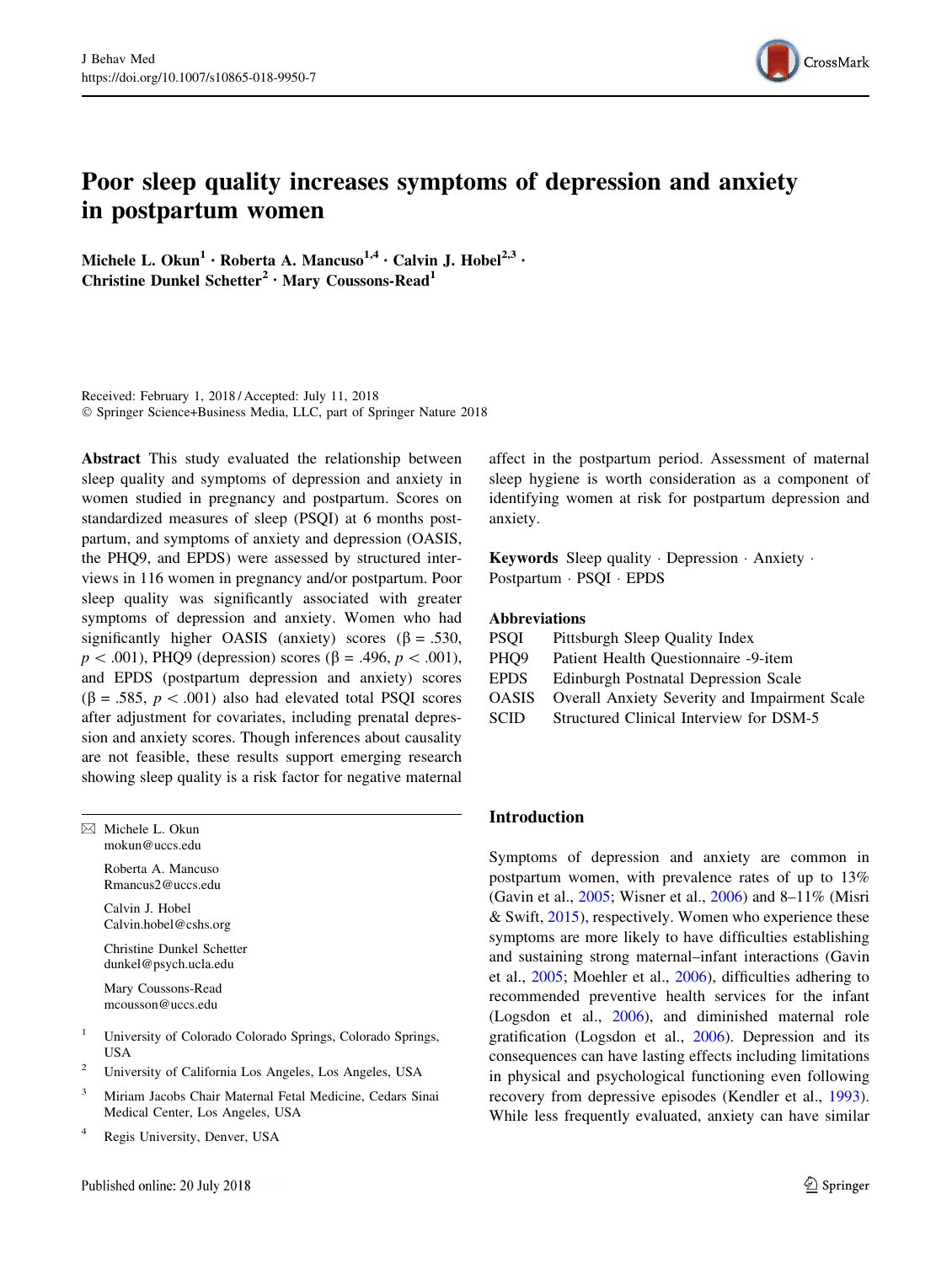consequences for maternal overall health and function and can increase postpartum parenting stress (Misri et al., [2010\)](#page-7-0). Identifying the factors which put women at risk for postpartum depression and anxiety is essential to provide clinicians with strategies for mitigating these effects for mothers and infants.

Self-reported sleep disturbances are both common features of depression and anxiety and are used as diagnostic criteria for these disorders (American Psychiatric Association, [2013](#page-6-0)). Complaints of poor sleep are reported in up to 90% of people with diagnosed depression (Tsuno et al., [2005\)](#page-7-0) and up to 70% of people with anxiety (Alvaro et al., [2013\)](#page-6-0). There is also sufficient evidence to suggest that there is a bi-directional relationship between sleep and mood disturbance (Alvaro et al., [2013\)](#page-6-0). In other words, sleep problems can precede a mood disorder or develop as a result of one; epidemiologic and clinical studies have shown that disturbed sleep is a prodromal symptom of both new and recurrent depressive episodes (Breslau et al., [1996;](#page-6-0) Ford & Cooper-Patrick, [2001](#page-6-0); Perlis et al., [1997](#page-7-0)). However, there is limited empirical evidence regarding disturbed sleep and anxiety, and there is even less information about the relationship between disturbed sleep and anxiety during the postpartum period (Creti et al., [2017](#page-6-0); Goyal et al., [2007](#page-6-0); Okun et al., [2009,](#page-7-0) [2011](#page-7-0); Tham et al., [2016;](#page-7-0) Wolfson et al., [2003](#page-7-0)).

Tham et al. recently assessed the Edinburgh Postnatal Depression Scale (EPDS) and the State-Trait Anxiety Inventory (STAI) (Spielberger et al., [1970\)](#page-7-0) with the Pittsburgh Sleep Quality Index (PSQI) at 3 months postpartum and found that poor sleep quality was associated with only postnatal depression, not anxiety (Tham et al., [2009](#page-7-0)). Similarly, a recent paper by Creti et al. [\(2017](#page-6-0)) reported that poor sleep quality was associated with greater depressive and anxiety symptoms at 2 month postpartum. In another study, Lewis et al. [\(2018](#page-6-0)) assessed changes in sleep quality via the PSQI and depressive symptoms on the Patient Health Questionnaire (PHQ9), and found that greater increases on the PSQI from 6 weeks to 7 months postpartum predicted higher depressive symptoms at 7 months postpartum. Saxbe and colleagues assessed causal pathways between sleep quality and postpartum depression in both new mothers and fathers (Saxbe et al., [2016\)](#page-7-0). They utilized structural equation modeling to assess whether sleep quality mediated the associations between depressive symptoms measured shortly after birth (1-month) and at 6 and 12 months postpartum. They found that poor sleep quality, as assessed by a 3-item PSQI, was associated with greater depressive symptoms at both 6 months and 12 months postpartum. This association has also been observed among women with a history of postpartum depression as diagnosed by the Structured Clinical Interview for DSM-5 (SCID). Okun et al. examined PSQI scores among postpartum women collected eight times within the first 17 weeks postpartum. They found that PSQI scores were significantly related to recurrence of postpartum depression (SCID assessed) (Okun et al., [2011](#page-7-0)). Taken together, these findings argue that sleep and postpartum affect is an important research issue as it pertains to maternal and infant health.

Few studies have examined this association in women at 6 months postpartum. The current study provides new information about concurrent measures of sleep quality and maternal affect at this critical time point. Since postpartum depression can be diagnosed up to 1 year postpartum, these data will add to the current clinical understanding of the relationship between sleep quality and symptoms of depression and anxiety in women in the postpartum period. It was predicted that women who were categorized as having poor sleep quality (PSQI scores  $> 5$ ) would report more symptoms of depression and anxiety at 6 months postpartum.

#### Methods

### Participants

This is a preliminary evaluation of a subset of pregnant women  $(N = 116)$  enrolled in a longitudinal study, the Healthy Babies Before Birth study (HB3),which was designed to test the impact of antenatal maternal mood on pregnancy outcome and early infant development, and to examine the biological mechanisms underlying these relationships. Primi- and multiparous women who were 18 years of age or older, with singleton pregnancies and  $\langle 18 \rangle$  weeks gestation were eligible if they were able to complete their first visit no later than 16 weeks gestation. Participants were excluded if they had a current substance abuse diagnosis, HIV-positive status, were smokers, and/or had a multiple gestation pregnancy.

## Procedures

The study was conducted at two sites with coordinated procedures and data collection. Human subjects research approval was obtained from both institutional review boards. In Los Angeles, participants were recruited for data collection at a west Los Angeles major medical center mainly through direct patient contact at prenatal clinics, but also via brochures in OB/GYN practices, and referral. In Denver, patients were recruited at a prenatal clinic affiliated with a major medical center serving a majority of lowincome women. Patients were identified at prenatal appointments, and if eligible, approached to participate in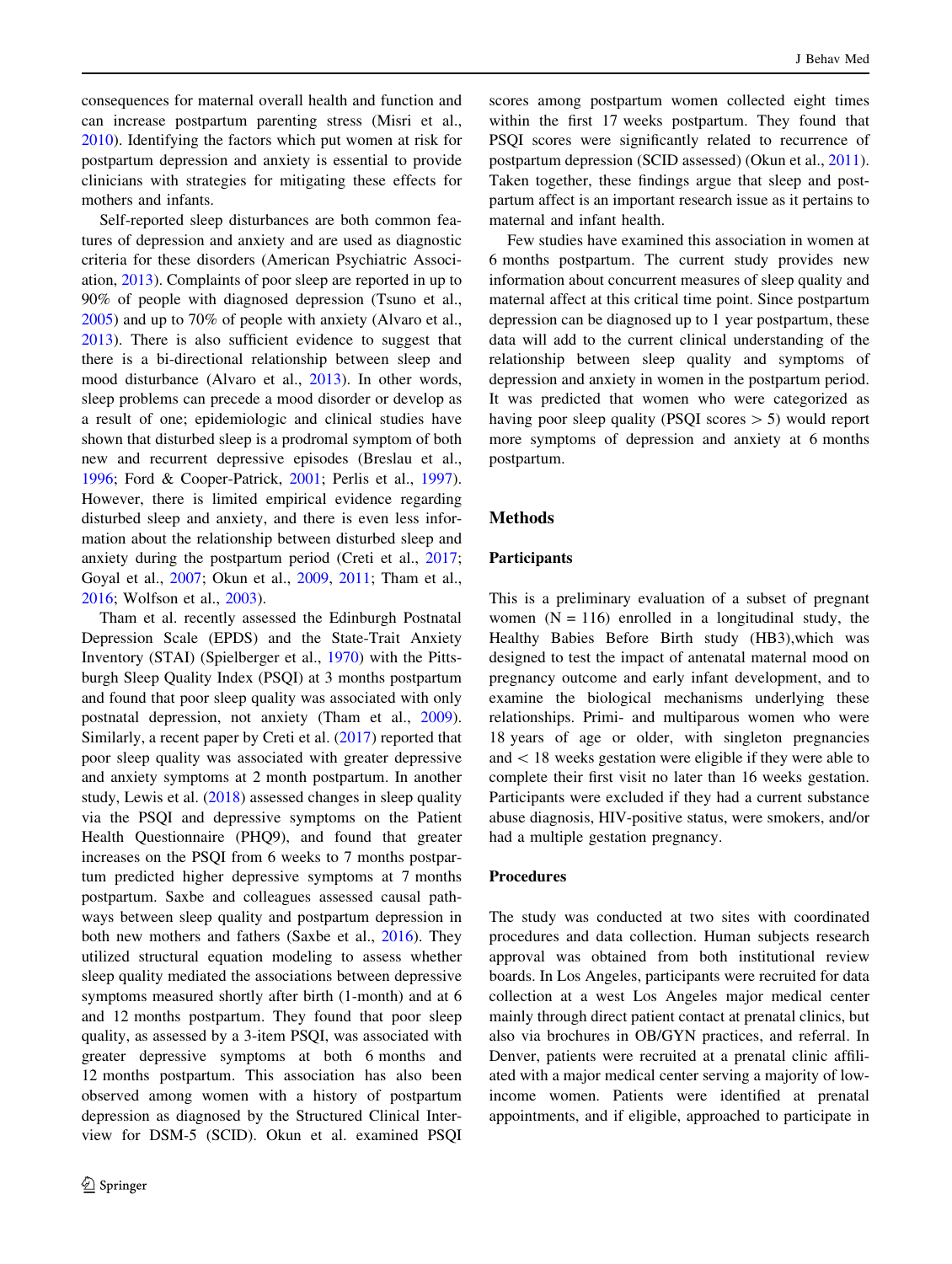the study. Written informed consent was obtained from all participants who expressed interest.

Upon enrollment, participants were screened for maternal affect with the PHQ-9 and the OASIS. If they scored greater than 10 on the PHQ-9 (excluding the item endorsing fatigue) or above 7 on the OASIS, then a trained researcher conducted the Structured Clinical Interview for DSM-V (SCID) (First et al. [1996](#page-6-0)) to determine lifetime or current Axis I or II diagnosis. In the parent study, participants were seen between 8–16 weeks (T1), 20–26 weeks (T2), 30–36 weeks (T3), and again 4–8 weeks postpartum (P1), approximately 6 months postpartum (P2), and 1-year postpartum (P3). Visits were scheduled either in conjunction with regularly scheduled health care visits or at a time that was convenient for the participant. For the current paper, associations between sleep quality and maternal affect were examined using data from second trimester (T2) and 6 months postpartum (P2) visits. Extensively trained interviewers administered structured interviews that contained the measures reported here. Data were entered directly into REDCAP, a HIPAA compliant database.

#### **Measures**

The Pittsburgh Sleep Quality Index (PSQI) (Buysse et al., [1989\)](#page-6-0), an 18-item questionnaire, was used to measure habitual sleep quality over the previous month. It is comprised of 7 subscales assessing habitual duration of sleep, nocturnal sleep disturbances, sleep latency, sleep quality, daytime dysfunction, sleep medication usage, and sleep efficiency. Each subscale has a possible score of between 0 and 3, with an overall global score of 0–21. Higher scores reflect poorer sleep quality. In reports of various nonpregnant cohorts, a sensitivity of 89.6% and specificity of 86.5% and good internal consistency (Cronbach  $\alpha = 0.80$ ) are reported when using a cutoff  $\leq 5$ . The PSQI and its psychometric properties have been validated in pregnant women (Qiu et al., [2016](#page-7-0); Zhong et al., [2015](#page-7-0)). The present study used the established cutoff of a score of  $> 5$  to depict poor sleep quality (Buysse et al., [1989\)](#page-6-0). Participants were divided into two groups for analyses: good sleep quality (score  $\leq$  5) and poor sleep quality (score  $>$  5). Sleep quality scores at 6 months postpartum (P2) were used in these analyses.

The Patient Health Questionnaire (PHQ-9) (Kroenke et al., [2001\)](#page-6-0) is a multipurpose instrument for screening, diagnosing, monitoring and measuring the severity of depression symptoms. The diagnostic validity of the PHQ-9 has been established in studies involving several primary care and obstetrical clinics. In previous studies, scores of  $\geq$  10 had a sensitivity of 88% and a specificity of 88% for major depression. Scores of 5, 10, 15 and 20 represent mild, moderate, moderately severe, and severe depression (Kroenke et al., [2001](#page-6-0); Manea et al., [2012](#page-7-0)). For this study, a cutoff of  $\geq 10$  was used to define possible depression. The sleep question was removed from the total score in order to reduce collinearity with the PSQI scores. Scores from midpregnancy (T2: 20–26 weeks) were assessed as a covariate in the analyses, whereas scores from 6 months postpartum (P2) were the dependent variable of interest.

The Edinburgh Postnatal Depression Scale (EPDS) (Cox et al., [1987\)](#page-6-0) is a 10-item questionnaire which is highly effective for assessing the unique features of depression in the perinatal period. Ratings of items are summed to provide information of the likelihood of a woman exhibiting clinical depression. Validation of the EPDS against a diagnostic clinical interview identified a specificity of 78%, a sensitivity of 86%, and a positive predictive value of 73% for women scoring  $> 10$  (Jomeen & Martin, [2007;](#page-6-0) Murray & Carothers, [1990](#page-7-0)). In the present study, women were categorized as having antenatal depression if they scored 11 or higher. The EPDS was administered at 6 months postpartum, P2, as used in the present analyses.

The Overall Anxiety Severity and Impairment Scale (OASIS) (Norman et al., [2006](#page-7-0)) was developed in an effort to fulfill the need for a self-report measure of anxiety that (1) assesses multiple domains of clinical severity including functional impairment; (2) effectively captures severity of any anxiety disorder as well as multiple anxiety disorders; and (3) is brief enough to be used in busy clinical settings such as primary care. The OASIS is a 5-item measure that assesses frequency of anxiety, intensity of anxiety symptoms, behavioral avoidance, and functional impairment associated with anxiety. The instructions for the OASIS ask the patient to consider a variety of experiences such as panic attacks, worries, and flashbacks and to consider *all* of their anxiety symptoms when answering the questions. The OASIS is therefore potentially applicable to any anxiety disorder and should be able to simultaneously assess severity and impairment associated with multiple anxiety disorders. Moreover, at five items it is one of the shortest anxiety scales available, which enhances its utility for many clinical settings (e.g., primary care) and research purposes (e.g., population-based surveys in which respondent burden is a concern). In this study, a score of 7 was used to indicate a probable anxiety disorder. Scores from second trimester (T2:20–26 weeks) were used as a covariate in the analyses, whereas scores from 6 months postpartum (P2) were the dependent variable of interest.

#### Other covariates

All other covariates were assessed at the outset of the study (T1). Covariates assessed included maternal age, race/ethnicity (African-American or Other), marital status (single,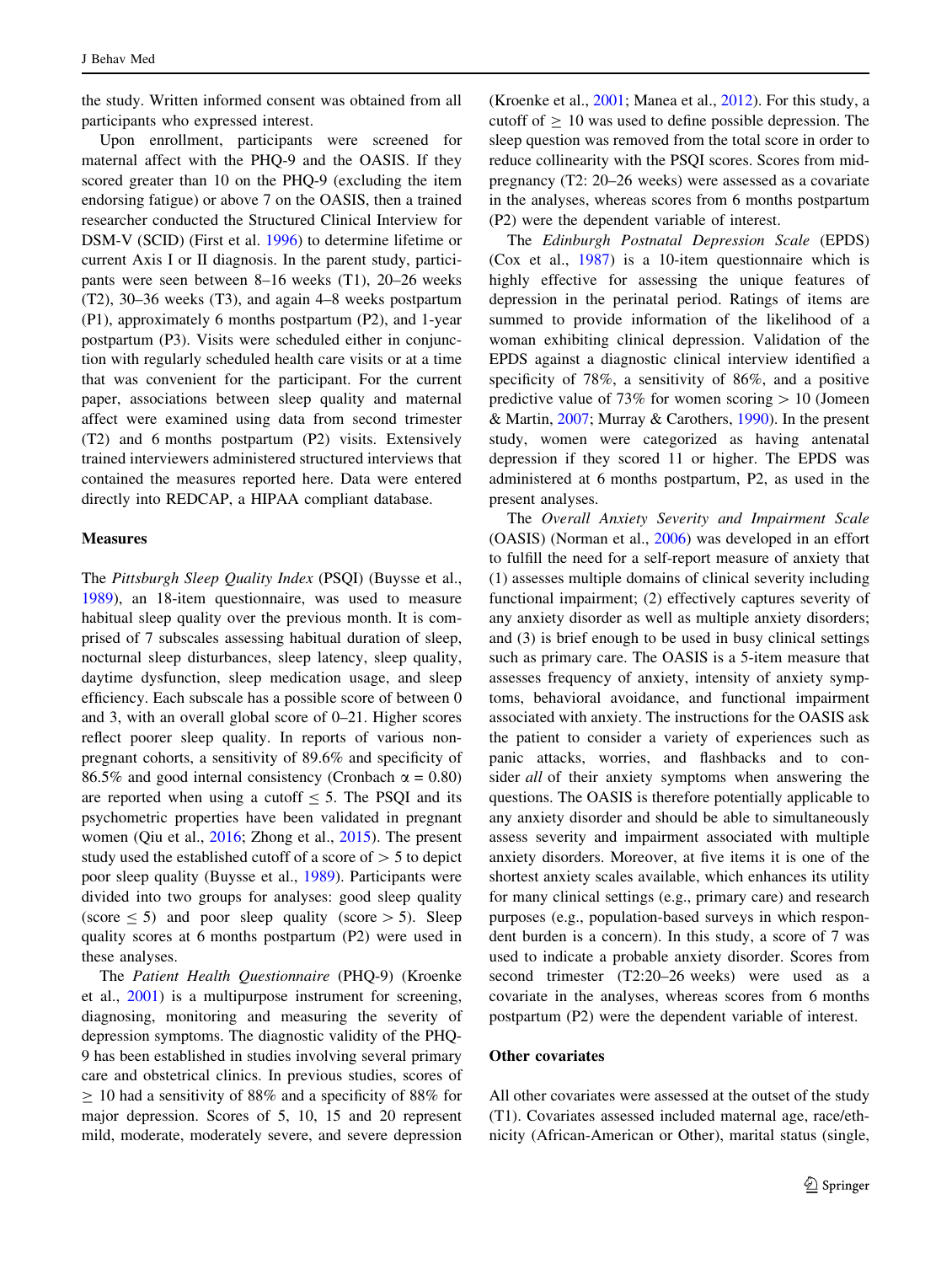living with partner or married), employment (yes or no), and education (college degree or no). BMI was assessed at each visit. The 6-month postpartum (P2) BMI value was used in analyses. Second trimester (T2) depressive (PHQ-9) and anxiety (OASIS) symptom scores were included as covariates in the relevant analyses consistent with previous studies that report that prenatal mood is correlated with postnatal mood symptoms (Okun et al., [2011](#page-7-0); Tham et al., [2016\)](#page-7-0).

### Data analysis

Analyses were conducted using SPSS 24.0 (IBM Analytics, New York). Demographic and clinical characteristics of the total cohort, as well as sleep quality group (good or poor), were examined with descriptive and inferential statistics (Table 1). Multivariate linear regression analyses were conducted to test whether sleep quality was associated with continuous measures of postpartum depressive or anxiety symptoms (P2). In Model 1, all the covariates were entered. In Model 2, sleep quality scores (PSQI split) were entered into the analysis. The EPDS was only given in the postpartum, so the regression model did not control for pregnancy scores in analyses. Statistical significance was set at  $p < .05$ .

# **Results**

There were no differences between poor and good sleepers on any of the demographic variables (Table 1). There were significant differences between poor and good sleepers at 6 months postpartum on postnatal OASIS scores  $(4.67 \pm 3.75 \text{ vs. } 2.71 \pm 2.53, t = -3.28, p = .001)$ , the PHQ9  $(5.61 \pm 4.82 \text{ vs. } 2.93 \pm 2.63, \text{ t} = -3.70,$  $p < .001$ ), and scores on the EPDS (6.5  $\pm$  5.07 vs. 3.4  $\pm$  3.36, t = - 3.85, p < .00[1](#page-4-0)) (Fig. 1). Although the average scores on the OASIS did not reach the identified threshold, twelve of the 116 (10.3%) scored  $\geq 8$  on the OASIS, suggesting the possible presence of an anxiety disorder. Average scores on the PHQ9 among those with poor sleep suggested mild depression (scores 5–9). However, upon closer examination, 35 (30.2%) scored 5–9 (mild depressive symptoms), 5 (4.3%) scored 10–14 (moderate depressive symptoms), and 3(2.5%) scored  $\geq$  20 (severe depressive symptoms). Lastly, scores on the EPDS in this sample showed 11 women (9.5%) scored 11 or greater, which suggests possible postpartum depression or anxiety.

To assess the degree to which postpartum sleep quality was associated with each of the 3 postnatal mood measurements, multivariate linear regression analyses were conducted. Regression coefficients for sleep quality and maternal affect at 6 months postpartum, adjusted for age,

#### **Table 1** Demographic characteristics  $(N = 116)$

|                         | Total cohort   | Poor sleep quality   | Good sleep quality        |             |
|-------------------------|----------------|----------------------|---------------------------|-------------|
|                         |                | PSQI > 5<br>$N = 57$ | $PSQI \leq 5$<br>$N = 59$ |             |
| Age                     | $31.4 \pm 5.4$ | $31.8 \pm 5.15$      | $31.2 \pm 5.65$           | <b>NS</b>   |
| BMI                     | $25.6 \pm 5.9$ | $26.1 \pm 5.56$      | $24.9 \pm 6.19$           | <b>NS</b>   |
| Marital status          |                |                      |                           | <b>NS</b>   |
| Single                  |                | 8(14.3)              | 13(22.4)                  |             |
| Living with partner     |                | 5(8.9)               | 1(1.7)                    |             |
| Married                 |                | 43 (76.8)            | 44 (75.9)                 |             |
| Race                    |                |                      |                           | <b>NS</b>   |
| Caucasian               | 58 (47.5)      | 27(47.4)             | 27(45.8)                  |             |
| African-American        | 9(7.4)         | 2(3.5)               | 7(11.9)                   |             |
| Asian-American          | 11(9.0)        | 5(8.8)               | 6(10.2)                   |             |
| Multi-racial            | 13(10.7)       | 8(14.0)              | 5(8.5)                    |             |
| Hispanic origin/descent | 28(23.0)       | 13(22.8)             | 13(22.0)                  |             |
| Other/refused           | 2(1.6)         | 1(1.8)               | 1(1.7)                    |             |
| Employed                |                |                      |                           | $_{\rm NS}$ |
| Yes                     | 92 (75.4)      | 46 (80.7)            | 42 (71.2)                 |             |
| No                      | 30(24.6)       | 11(19.3)             | 17(28.8)                  |             |
| College Degree          |                |                      |                           | $_{\rm NS}$ |
| Yes                     | 83 (68.0)      | 42 (73.7)            | 36(61.0)                  |             |
| No                      | 39(32.0)       | 15(26.3)             | 23(39.0)                  |             |
|                         |                |                      |                           |             |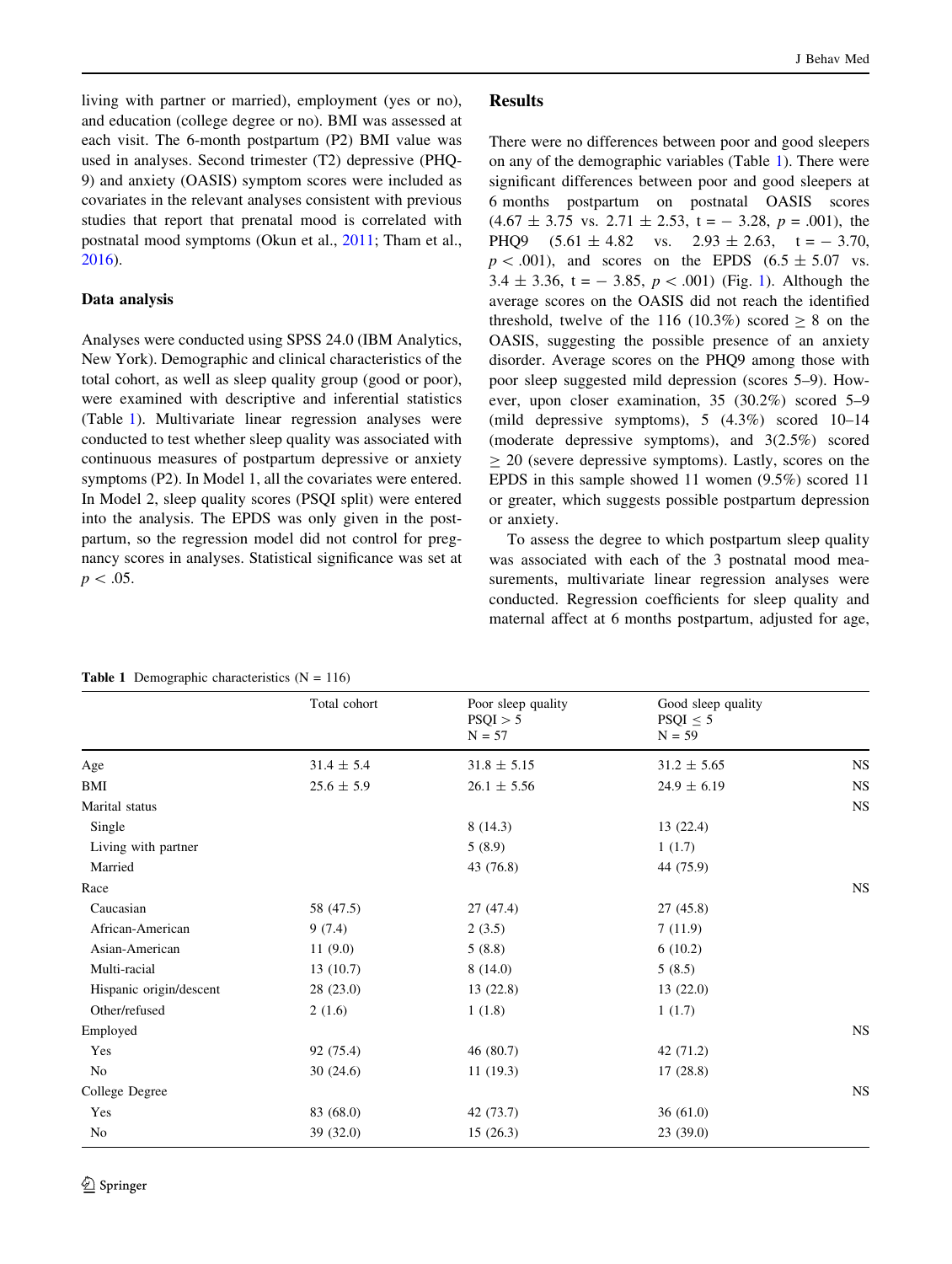<span id="page-4-0"></span>

Fig. 1 Postpartum Women with poor sleep quality have greater depressive and anxiety symptoms

employment, race/ethnicity, BMI, marital status, education, and PHQ-9 or OASIS scores (where appropriate) at midpregnancy are displayed in Tables 2, [3](#page-5-0) and [4.](#page-5-0) Women with poor sleep quality at 6 months postpartum had significantly higher postpartum PHQ9 (depression) scores ( $\beta$  = .191,  $p = .036$ ) (Table 2), OASIS (anxiety) scores ( $\beta = .233$ ,  $p = .012$ ) (Table [3](#page-5-0)), and EPDS (postpartum depression and anxiety) scores  $(\beta = .369, p < .001)$  (Table [4\)](#page-5-0) after adjustment for all covariates. As shown in Tables 2 and [3,](#page-5-0) prenatal depressive  $(\beta = .477, p < .001)$  and anxiety  $(\beta = .233, p < .001)$  symptoms significantly predicted higher depressive and anxiety symptom scores at 6 months postpartum.

## **Discussion**

In this preliminary test of the relationship between maternal sleep quality and affect at 6 months postpartum, poor sleep quality was found to be significantly associated with greater depressive and anxiety symptoms in women who had 6-month old infants. This association was significant even after controlling for prenatal depression or anxiety symptoms.

These findings are in line with much of the extant literature examining sleep quality and postpartum mood, although there are some notable differences. Specifically, in a study of similar design, Tham et al. [\(2009](#page-7-0)) found that poor sleep quality was associated with only postnatal depression, not anxiety at 3 months postpartum. However, Creti et al.'s ([2017\)](#page-6-0) results are consistent with the present findings, regarding anxiety, suggesting these associations are reliable. Importantly, the present findings are consistent with several other studies that have reported cross-sectional or longitudinal data about pregnancy-assessed sleep quality or postpartum-assessed sleep quality, contributing to an overall understanding that these associations are meaningful. Yet, we contend that additional work remains to be done to fully elucidate their magnitude, impact, and the mechanisms which underlie them (Bei et al., [2010](#page-6-0); Jomeen & Martin, [2007](#page-6-0); Okun et al., [2009,](#page-7-0) [2011](#page-7-0); Tham et al., [2016](#page-7-0); Tomfohr et al., [2015\)](#page-7-0). For instance, we found significant differences in BMI in the model assessing poor sleep quality and anxiety symptoms. The negative Beta suggests lower BMI might indirectly be associated with smoking or poor nutrition, all of which are associated with poor fetal growth (Abeysena & Jayawardana, [2011](#page-6-0); Luke, [2005](#page-7-0)). Future studies need to examine mothers longitudi-

Table 2 Multivariate linear regression models testing whether poor sleep quality is associated with depressive symptoms (PHQ9) (full model)

| Variable                                                             | B       | SE B  | β       | Statistical significance |
|----------------------------------------------------------------------|---------|-------|---------|--------------------------|
| Age                                                                  | .103    | .064  | .152    | $\cdot^1$                |
| Employment                                                           | $-.750$ | .753  | $-.086$ | .322                     |
| Current BMI                                                          | .010    | .054  | .017    | .851                     |
| Race/ethnicity (black or other)                                      | $-.136$ | 1.258 | $-.009$ | .914                     |
| Marital status                                                       | $-.018$ | .031  | $-.057$ | .568                     |
| College degree                                                       | $-.340$ | .614  | $-.055$ | .581                     |
| Prenatal depression (PHO9 at T2 (20–26 weeks) sleep variable removed | .704    | .130  | .477    | < .001                   |
| PSQI split                                                           | 1.370   | .644  | .191    | .036                     |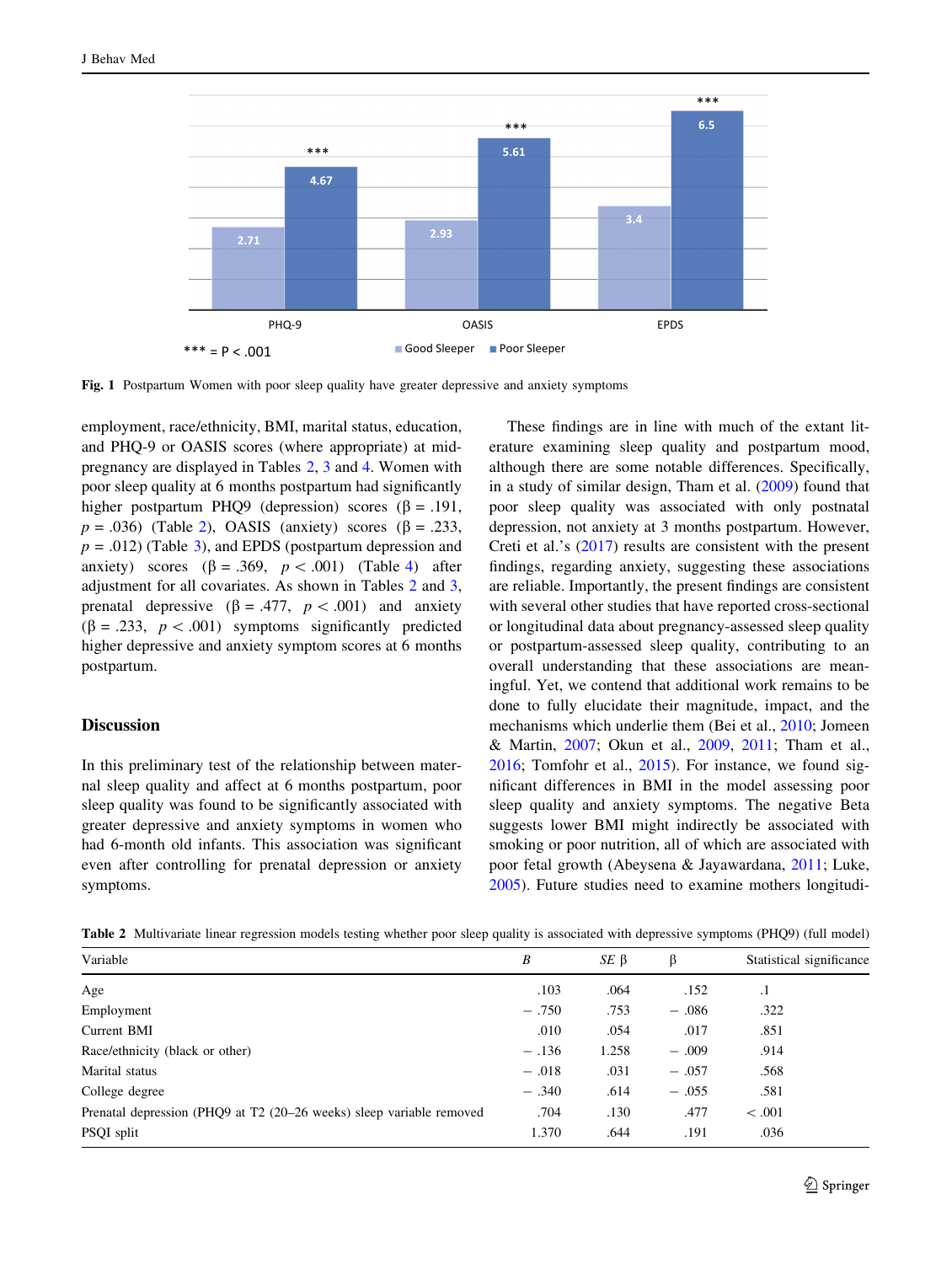<span id="page-5-0"></span>Table 3 Multivariate linear regression models testing whether poor sleep quality is associated with anxiety symptoms (OASIS) (full model)

| Variable                                    | B       | $SE$ $\beta$ | β       | Statistical significance |
|---------------------------------------------|---------|--------------|---------|--------------------------|
| Age                                         | .056    | .059         | .095    | .342                     |
| Employment                                  | $-.968$ | .687         | $-.127$ | .162                     |
| Current BMI                                 | $-.134$ | .050         | $-.26$  | .008                     |
| Race/ethnicity (Black or other)             | .640    | 1.159        | .051    | .582                     |
| Marital status                              | $-.023$ | .028         | $-.085$ | .417                     |
| College degree                              | .058    | .564         | .011    | .918                     |
| Prenatal anxiety (OASIS at T2 (20–26 weeks) | .436    | .096         | .414    | < .001                   |
| PSQI split                                  | 1.465   | .570         | .233    | .012                     |

Table 4 Multivariate linear regression models testing whether poor sleep quality is associated with postpartum depression or anxiety symptoms (EPDS)

| Variable                        | B        | $SE$ $\beta$ | β       | Statistical significance |
|---------------------------------|----------|--------------|---------|--------------------------|
| Age                             | .150     | .091         | .172    | .101                     |
| Employment                      | $-2.633$ | 1.063        | $-.234$ | .015                     |
| Current BMI                     | .065     | .074         | .085    | .386                     |
| Race/ethnicity (Black or other) | $-.916$  | 1.787        | $-.049$ | .609                     |
| Marital status                  | $-.076$  | .043         | $-.188$ | .083                     |
| College degree                  | .032     | .850         | .004    | .970                     |
| PSQI split                      | 3.419    | .877         | .369    | < 0.001                  |

nally after delivery and extend further through the postpartum period.

While it is accepted that sleep quality is often disturbed during pregnancy and the postpartum period, there is still a gap in the knowledge as to why this occurs. Commonly, poor sleep quality is attributed to physical discomfort, an increased need to urinate, lower back pain or restless legs syndrome, particularly in the third trimester. However, there is evidence that excessive inflammation (Blair et al., [2015;](#page-6-0) Okun & Coussons-Read, [2007](#page-7-0); Okun et al., [2007,](#page-7-0) [2013\)](#page-7-0) or hormonal dysregulation (Okun et al., [2011](#page-7-0); Suzuki et al., [1993](#page-7-0); Teran-Perez et al., [2012\)](#page-7-0) may contribute to poor sleep quality. Additional work is needed to determine whether these biological pathways mediate or moderate the association between sleep and maternal mood. Recently, some researchers have suggested that circadian rhythm disruptions may account for the increased risk in mood disorders. Patterns of fatigue were noted to vary by sleep patterns and sleep midpoints among postpartum women (Sharkey et al., [2013;](#page-7-0) Wirz-Justice, [2006](#page-7-0)). McBean and colleagues suggest that chronobiology plays a role in fatigue patterns during the postpartum period and that having a rhythmic pattern of fatigue (a statistically significant linear, cubic, or quadratic trend in fatigue over time) may be advantageous for mental health outcomes (Mcbean & Montgomery-Downs, [2015\)](#page-7-0). Assessing sleep in the postpartum period and beyond is important due to

robust associations with wake disturbance, fatigue, and depression/anxiety (Sharkey et al., [2013](#page-7-0)).

There are some limitations of this study. First, this is a preliminary report of sleep quality measured only once. Sleep is recognized to change, and often worsen, across the perinatal period, so a single determination only provides a snapshot of the relationships which are affecting mothers and infants during this critical period (Krawczak et al., [2016](#page-6-0); Tomfohr et al., [2015](#page-7-0)). Future work will include repeated measures of sleep quality during pregnancy and through 1 year postpartum. Moreover, there is no objective measurement of sleep. Actigraphy was not feasible in the current study design. Future studies need to include this methodology. The ultimate goal of this work is to help determine the best methods of intervention to support better sleep quality in the perinatal period and the optimal duration for the implementation of such interventions. Second, we did not collect any data on daytime naps. Daytime naps can impact nocturnal sleep particularly among older adults (Dautovich et al., [2008](#page-6-0); Hays et al., [1996](#page-6-0)), but this does not appear to apply to pregnant women, as it may be a good countermeasure to nocturnal sleep disruption (Ebert et al., [2015](#page-6-0)). As with all crosssectional research designs, causal inference is not possible, but the connections illustrated in the present work and the work of others exploring this area continues to support the need to extend this research. Future studies should include additional measures and pursue deeper understanding of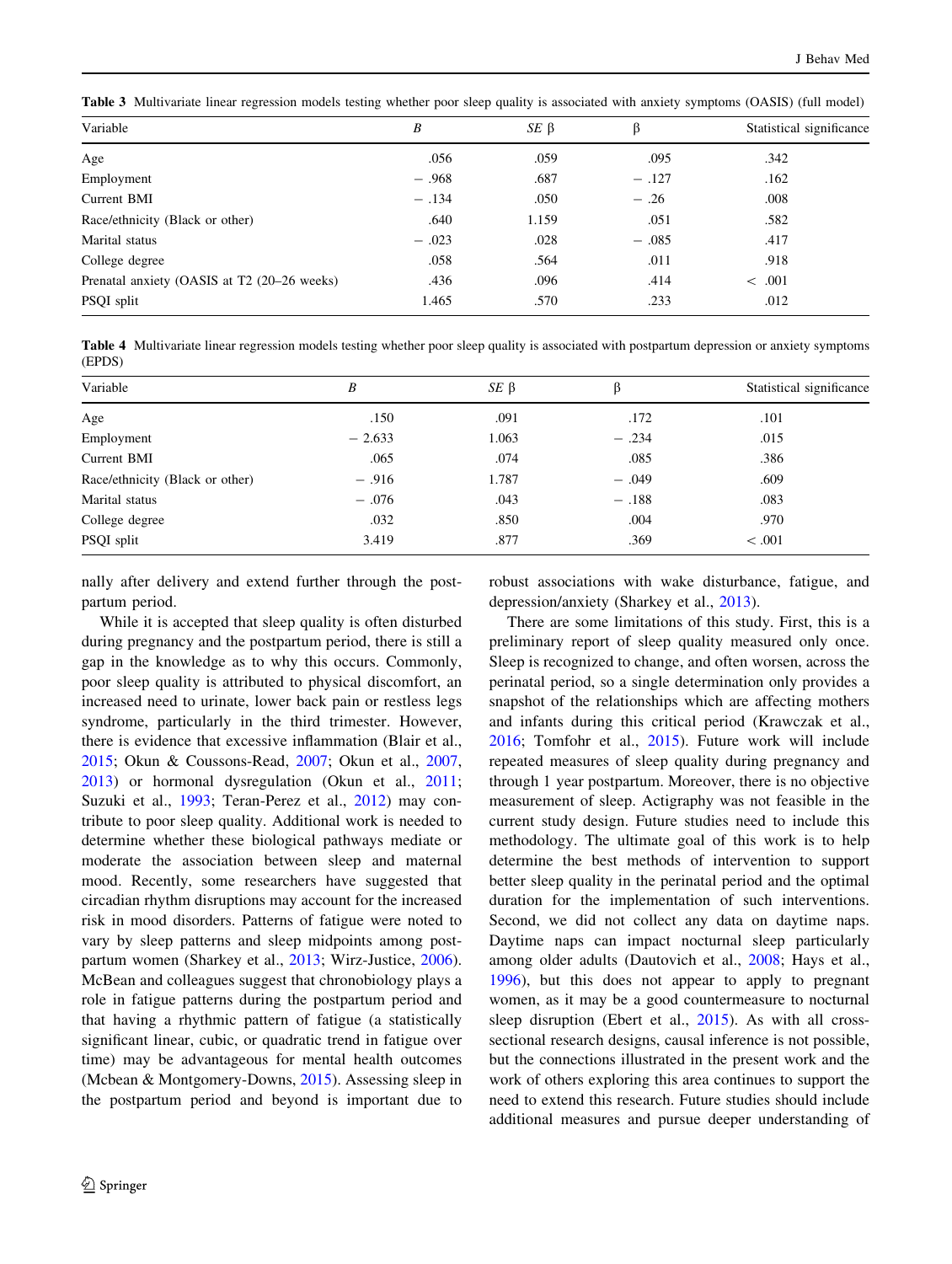<span id="page-6-0"></span>the relationships between maternal mood, sleep, and postpartum mother-infant interactions and mechanisms. For example, future studies should collect information on bedsharing with the infant and breastfeeding behavior as these could impact sleep quality.

In conclusion, the present data indicate a clear association between poor sleep quality and depression and anxiety symptoms in women at 6 months postpartum, and after adjusting for prenatal mood scores and many other variables. Not surprisingly, prenatal mood scores were strongly correlated with postpartum scores, but their inclusion did not diminish the impact of poor sleep quality on mood during the postpartum period. These findings support the need for clinicians to inquire about sleep quality during the perinatal period to more fully support mothers and infants during the critical first months of development. Future studies should also examine the efficacy and incorporation of behavioral interventions, such as cognitive behavioral therapy for insomnia (CBT-I), mindfulness meditation, and relaxation techniques, as there is growing evidence that behavioral interventions are helpful for both sleep issues as well as mood symptoms (Davidson, 2009; Taylor et al., [2007;](#page-7-0) Tomfohr-Madsen et al., [2017](#page-7-0)).

Funding NIH (R01 HD073491: MPI Coussons-Read & Dunkel Schetter).

#### Compliance with ethical standards

Conflict of interest Michele L. Okun, Roberta A. Mancuso, Calvin J. Hobel, Chris Dunkel Schetter and Mary Coussons-Read declare that they have no conflicts of interest.

Human and animal aights and Informed consent All procedures performed in studies involving human participants were in accordance with the ethical standards of the institutional and/or national research committee and with the 1964 Helsinki declaration and its later amendments or comparable ethical standards. Informed consent was obtained from all patients for being included in the study.

## References

- Abeysena, C., & Jayawardana, P. (2011). Sleep deprivation, physical activity and low income are risk factors for inadequate weight gain during pregnancy: A cohort study. Journal of Obstetrics and Gynaecology Research, 37, 734–740.
- Alvaro, P. K., Roberts, R. M., & Harris, J. K. (2013). A systematic review assessing bidirectionality between sleep disturbances, anxiety, and depression. Sleep, 36, 1059–1068.
- American Psychiatric Association. (2013). Diagnostic and Statistical Manual of Mental Disorders (DSM-V). (Fifth Edition, Text Revision ed.) Washington, DC: American Psychiatric Association.
- Bei, B., Milgrom, J., Ericksen, J., Trinder, J. (2010). Subjective perception of sleep, but not its objective quality, is associated with immediate postpartum mood disturbances in healthy women. Sleep, 33(4), 531–538.
- Blair, L. M., Porter, K., Leblebicioglu, B., & Christian, L. M. (2015). Poor sleep quality and associated inflammation predict preterm birth: Heightened risk among african americans. Sleep, 38, 1259–1267.
- Breslau, N., Roth, T., Rosenthal, L., & Andreski, P. (1996). Sleep disturbance and psychiatric disorders: A longitudinal epidemiological study of young adults. Biological Psychiatry, 39, 411–418.
- Buysse, D. J., Reynolds, C. F., Monk, T. H., Berman, S. R., & Kupfer, D. J. (1989). The Pittsburgh Sleep Quality Index: A new instrument for psychiatric practice and research. Psychiatry Research, 28, 193–213.
- Cox, J. L., Holden, J. M., & Sagovsky, R. (1987). Detection of postnatal depression. Development of the 10-item Edinburgh Postnatal Depression Scale. British Journal of Psychiatry, 150, 782–786.
- Creti, L., Libman, E., Rizzo, D., Fichten, C. S., Bailes, S., Tran, D. L., et al. (2017). Sleep in the Postpartum: Characteristics of First-Time, Healthy Mothers. Sleep Disorders, 2017, 8520358.
- Dautovich, N. D., McCrae, C. S., & Rowe, M. (2008). Subjective and objective napping and sleep in older adults: Are evening naps "bad" for nighttime sleep? Journal of the American Geriatrics Society., 56, 1681–1686.
- Davidson, J. R. (2009). Insomnia treatment options for women. Obstetrics and Gynecology Clinics of North America, 36, 831–851.
- Ebert, R. M., Wood, A., & Okun, M. L. (2015). Minimal effect of daytime napping behavior on nocturnal sleep in pregnant women. Journal of Clinical Sleep Medicine, 11, 635–643.
- First, M. B., Gibbon, M., Spitzer, R. L., & Williams, J. B. W. (1996). User's Guide for the Structured Interview for DSM-IV Axis I Disorders—Research Version (SCID-1, version 2.0, February 1996 final version). New York: Biometrics Research.
- Ford, D. E., & Cooper-Patrick, L. (2001). Sleep disturbances and mood disorders: An epidemiologic perspective. Depression and Anxiety, 14, 3–6.
- Gavin, N. I., Gaynes, B. N., Lohr, K. N., Meltzer-Brody, S., Gartlehner, G., & Swinson, T. (2005). Perinatal depression: A systematic review of prevalence and incidence. Obstetrics and Gynecology, 106, 1071–1083.
- Goyal, D., Gay, C. L., & Lee, K. A. (2007). Patterns of sleep disruption and depressive symptoms in new mothers. Journal of Perinatal and Neonatal Nursing, 21, 123–129.
- Hays, J. C., Blazer, D. G., & Foley, D. J. (1996). Risk of napping: excessive daytime sleepiness and mortality in an older community population. Journal of the American Geriatrics Society, 44, 693–698.
- Jomeen, J., & Martin, C. R. (2007). Replicability and stability of the multidimensional model of the Edinburgh Postnatal Depression Scale in late pregnancy. Journal of Psychiatric and Mental Health Nursing, 14, 319–324.
- Kendler, K. S., Neale, M. C., Kessler, R. C., Heath, A. C., & Eaves, L. J. (1993). A longitudinal twin study of 1-year prevalence of major depression in women. Archives of General Psychiatry, 50, 843–852.
- Krawczak, E. M., Minuzzi, L., Hidalgo, M. P., & Frey, B. N. (2016). Do changes in subjective sleep and biological rhythms predict worsening in postpartum depressive symptoms?. Archives of Womens Mental Health: A prospective study across the perinatal period.
- Kroenke, K., Spitzer, R. L., & Williams, J. B. (2001). The PHQ-9: Validity of a brief depression severity measure. Journal of General Internal Medicine, 16, 606–613.
- Lewis, B. A., Gjerdingen, D., Schuver, K., Avery, M., & Marcus, B. H. (2018). The effect of sleep pattern changes on postpartum depressive symptoms. BioMed Central Womens Health, 18, 12.